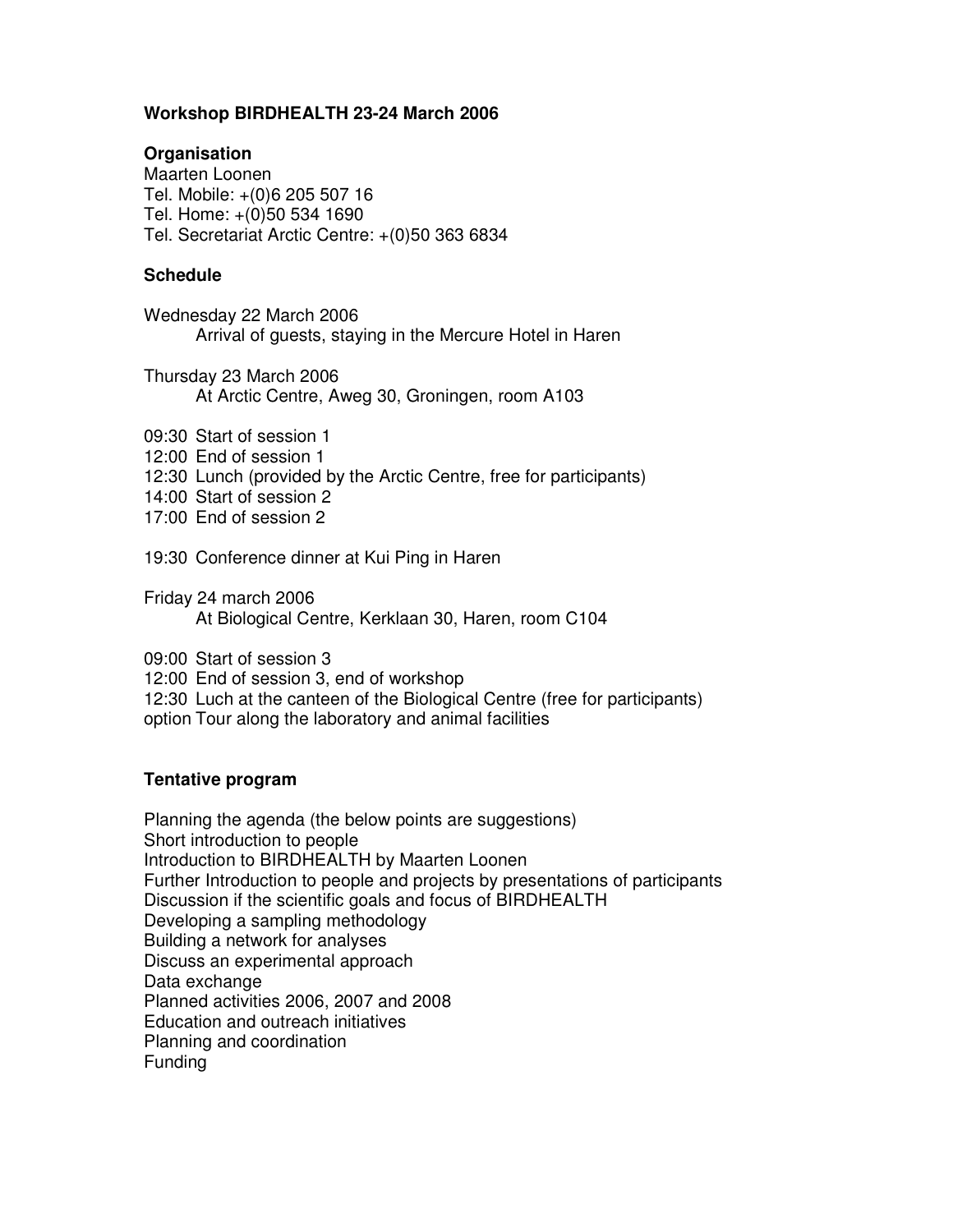## **Locations**



Thursday 23 March at the Arctic Centre, A-weg 30 in Groningen, room A103

# **Walking from the railwaystation**

After leaving the station head towards the Stationsweg and turn left into Stationsweg.Head straight forward (125 m) onto Emmasingel and then Eeldersingel. Cross Paterswoldseweg at the end of Eeldersingel and turn right into Eendrachtsbrug. Over the bridge turn left into Eendrachtskade. Head straightforward. At the end of the street cross Hoendiepskade and then Aweg.You are in front of Aweg 30. The main entrance is on the back side of the building at the Herman Colleniusstreet.

Friday 24 March 2005 at Biological Centre, Haren room C104

**Hotel Mercure Haren-Groningen** (on black and white map named as Postiljon Motel) Emmalaan 33 Haren +(0)50-5347041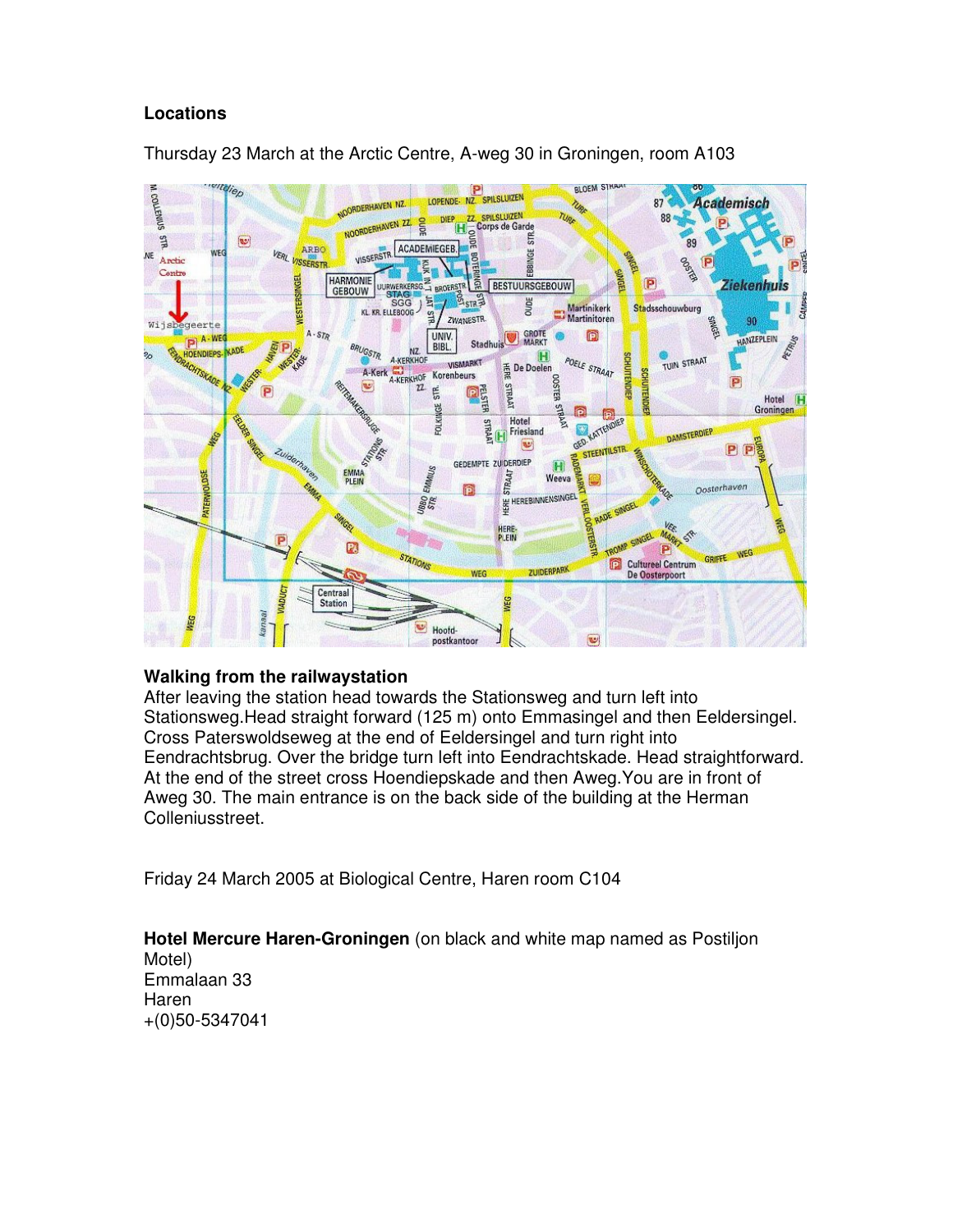**Workshop dinner** 23 March 2006 at Kui Ping, Rijksstraatweg 226, Haren Tel. +(0)50-534 31 51 starting 19:30

Kui Ping is a Chinese Indian restaurant. This type of restaurant is very popular in the netherlands, originating from the historic link with Indonesia. The dishes are adapted to the Dutch taste and ussually slightly sweet. This restaurant is frequently visited by Maarten.

Within Haren, locations are on walking distance (10 minutes). Groningen-Haren should be done by bus, taxi or bicycle.

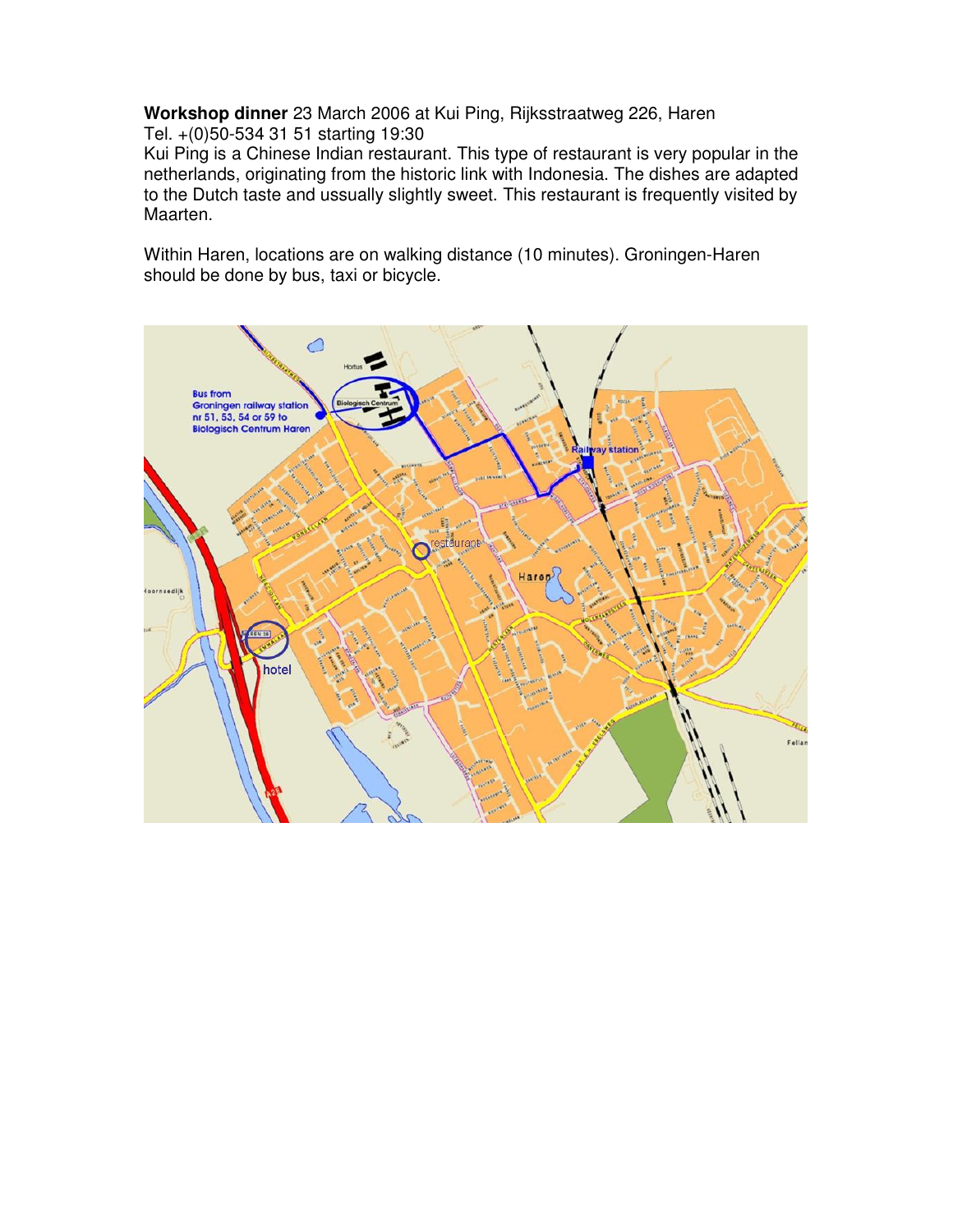